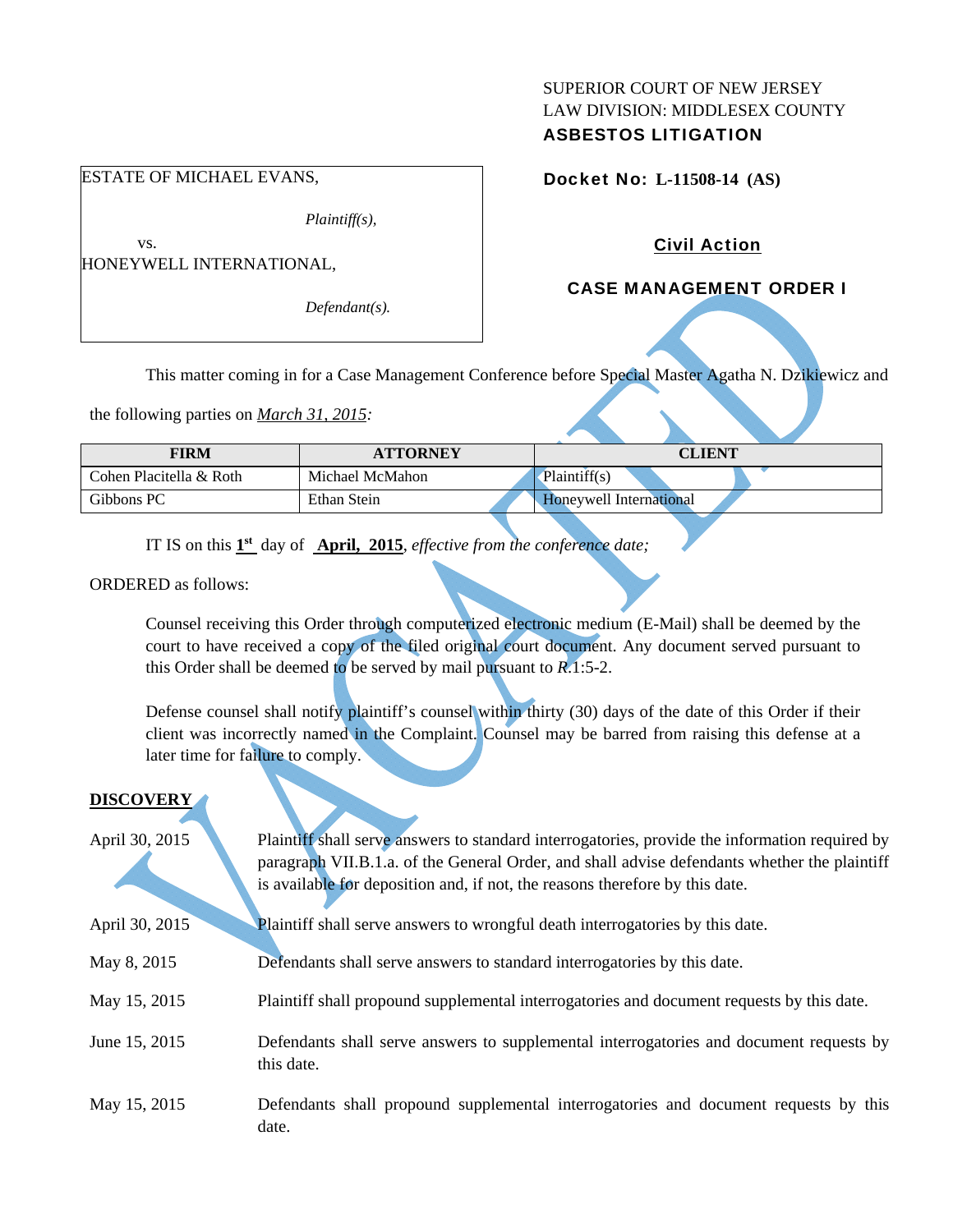| June 15, 2015        | Plaintiff shall serve answers to supplemental interrogatories and document requests by this<br>date.                                                                                                        |
|----------------------|-------------------------------------------------------------------------------------------------------------------------------------------------------------------------------------------------------------|
| September 30, $2015$ | Fact discovery, including depositions, shall be completed by this date. Plaintiff's counsel<br>shall contact the Special Master within one week of this deadline if all fact discovery is not<br>completed. |
| October 30, 2015     | Depositions of corporate representatives shall be completed by this date.                                                                                                                                   |

#### **EARLY SETTLEMENT**

November 13, 2015 Settlement demands shall be served on all counsel and the Special Master by this date.

## **SUMMARY JUDGMENT MOTION PRACTICE**

| November 20, 2015 | Summary judgment motions shall be filed no later than this date. |  |
|-------------------|------------------------------------------------------------------|--|
|-------------------|------------------------------------------------------------------|--|

December 18, 2015 Last return date for summary judgment motions.

#### **MEDICAL DEFENSE**

| April 30, 2015   | Plaintiff shall serve executed medical authorizations (along with answers to interrogatories)  |
|------------------|------------------------------------------------------------------------------------------------|
|                  | by this date.                                                                                  |
| October 30, 2015 | Plaintiff shall serve medical expert reports by this date.                                     |
|                  |                                                                                                |
| October 30, 2015 | Plaintiff is to arrange for the transfer of pathology specimens and x-rays, if any, by this    |
|                  | date.                                                                                          |
| January 29, 2016 | Defendants shall identify its medical experts and serve medical reports, if any, by this date. |
|                  | In addition, defendants shall notify plaintiff's counsel (as well as all counsel of record)    |
|                  | of a joinder in an expert medical defense by this date.                                        |
|                  |                                                                                                |

# **LIABILITY EXPERT REPORTS**

November 13, 2015 Plaintiff shall identify its liability experts and serve liability expert reports or a certified expert statement by this date or waive any opportunity to rely on liability expert testimony.

January 29, 2016 Defendants shall identify its liability experts and serve liability expert reports, if any, by this date or waive any opportunity to rely on liability expert testimony.

#### **ECONOMIST EXPERT REPORTS**

- January 15, 2016 Plaintiff shall identify its expert economists and serve expert economist report(s), if any, by this date or waive any opportunity to rely on economic expert testimony.
- February 19, 2016 Defendants shall identify its expert economists and serve expert economist report(s), if any, by this date or waive any opportunity to rely on economic expert testimony.

\_\_\_\_\_\_\_\_\_\_\_\_\_\_\_\_\_\_\_\_\_\_\_\_\_\_\_\_\_\_\_\_\_\_\_\_\_\_\_\_\_\_\_\_\_\_\_\_\_\_\_\_\_\_\_\_\_\_\_\_\_\_\_\_\_\_\_\_\_\_\_\_\_\_\_\_\_\_\_\_\_\_\_\_\_\_\_\_\_\_\_\_\_\_\_\_\_\_\_\_\_\_\_\_\_\_\_\_\_\_